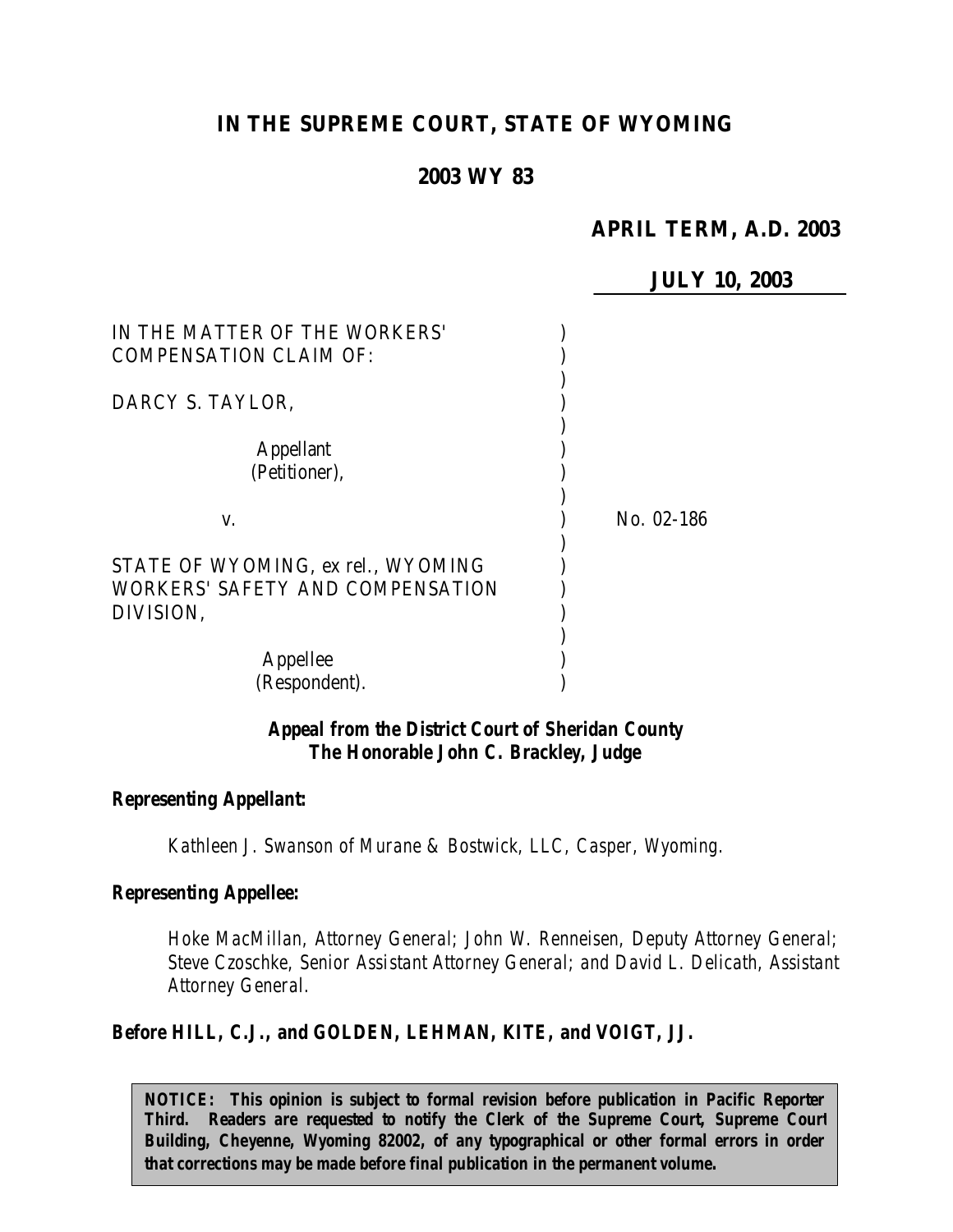### **VOIGT, Justice.**

[¶1] Darcy S. Taylor (Taylor) seeks review of the Office of Administrative Hearings' (OAH) order stating the method for calculating his worker's compensation benefits. The district court affirmed the decision of the OAH. In 1990, Taylor's feet were crushed in a work-related accident that resulted in partial amputation of his left foot. Doctors assessed impairment in the left foot at 75%, for which Taylor received benefits. In 2000, Taylor underwent additional surgery that increased his impairment rating to 83%. Taylor disagrees with the OAH's method of calculating his additional benefits. We affirm.

### *ISSUES*

[¶2] Taylor presents the following issue on appeal:

Whether the Office of Administrative Hearings improperly calculated Darcy Taylor's award for Permanent Partial Impairment of 83%, based upon Wyo. Stat. § 27-14-  $405(g)$  in effect in April, 2000, by subtracting 75%.

# **FACTS**

# *[¶3] In 1990, after a serious work-related injury at a sawmill, doctors partially amputated Taylor's left foot near the arch. As a result, Taylor has undergone treatment for several consequential progressive injuries stemming from the original accident. The Wyoming Division of Workers' Safety and Compensation (the Division) has paid Taylor worker's compensation benefits for these injuries.*

[¶4] Doctors initially assessed Taylor's permanent partial impairment (PPI) in the left foot at 75%. In April 2000, after Taylor underwent surgery to release his left Achilles tendon, his doctor increased his impairment rating to 83%. In September 2000, the Division advised Taylor that his temporary total disability had ended, and that he qualified to apply for a PPI award based on the 83% impairment to his left foot. The Division had previously awarded Taylor \$20,176.92 for his 75% impairment, calculated pursuant to statutes in effect in 1990 when the original injury occurred. In its Notice of Permanent Partial Impairment Rating to Taylor, the Division advised Taylor how the new award would be calculated: "Twenty four months x \$1120.94 which is 2/3 of the states average [1990] wage x  $83\% = $22,329.12$ . . . You received a seventy-five percent (\$20,176.92) permanent partial impairment award for your left foot July 1991. Therefore, you are entitled to receive the difference/additional impairment percentage which equals \$2,152.20." (Emphasis in original.)

[¶5] Taylor disagreed that the calculation should be based on the 1990 average wage, and a hearing was held before the OAH. At the hearing, Taylor argued that his surgery in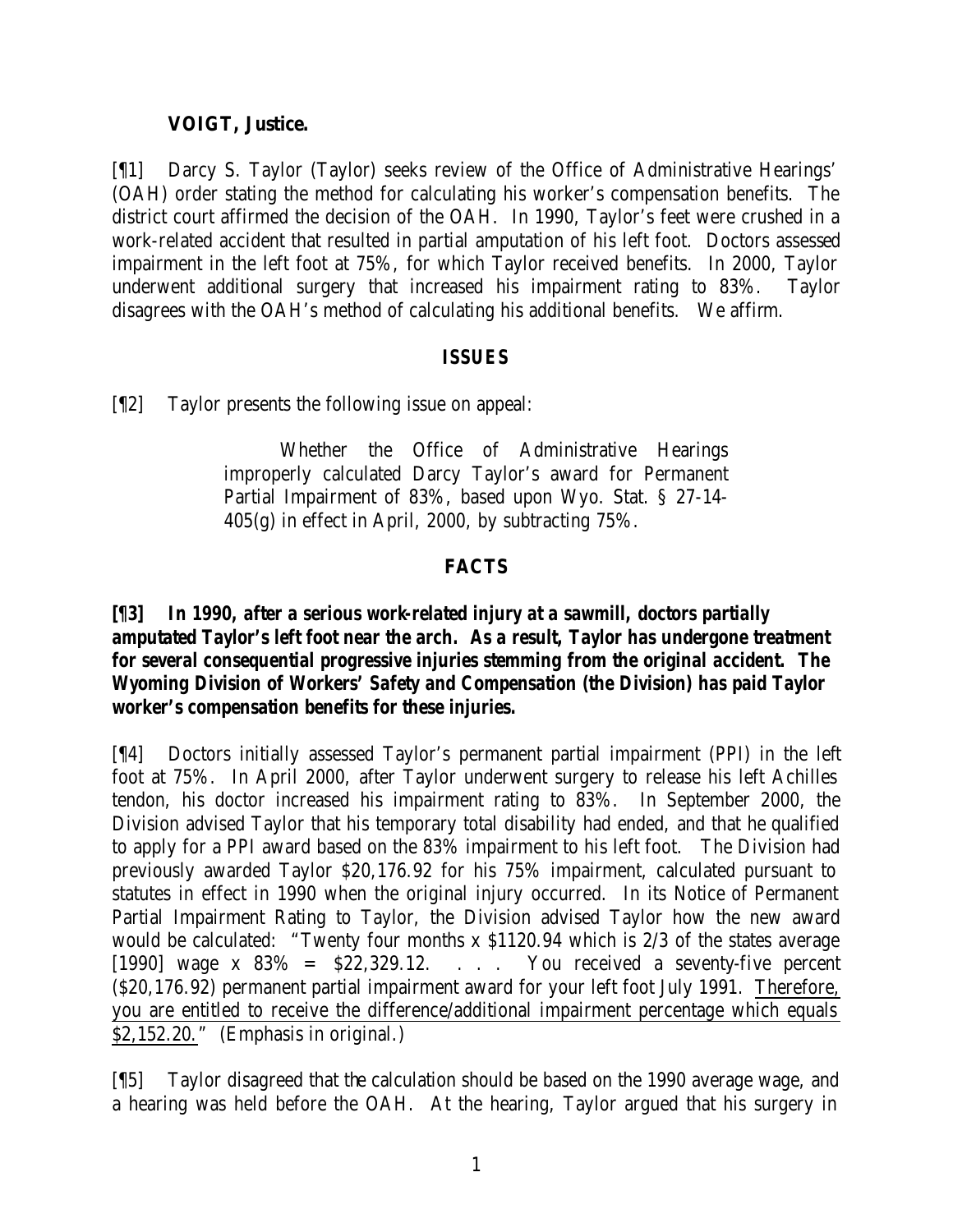2000 constituted a second compensable injury, and that he should be awarded an 83% PPI award under the 2000 statute, using the average monthly wage in 2000 less the award he previously received. The OAH agreed that the surgery was a second compensable injury, and eventually determined that the award would be calculated using the 8% increase in PPI and the statute in effect at the time of the second injury. The OAH determined the award would be calculated taking the 8% increased PPI rating and multiplying it by 44 months as found in Wyo. Stat Ann. § 27-14-405(g) (LexisNexis 2003). This amount was then to be multiplied by the statewide monthly average wage in effect in the quarter preceding July 2000 to arrive at the new PPI award.

[¶6] Taylor agreed with the last OAH method of calculating the award amount, but contended there should be no deduction for the prior 75% payment, and appealed to the district court. The district court affirmed the OAH's calculation and its order in entirety, and this appeal followed.

#### **STANDARD OF REVIEW**

[¶7] "When reviewing an administrative order, we are not compelled to accept any of the conclusions reached by the district court, and will review the case as if it had come directly to this Court from the agency." *Appleby v. State ex rel. Wyoming Workers' Safety and Compensation Div.*, 2002 WY 84, ¶ 9, 47 P.3d 613, 616 (Wyo. 2002). Taylor presents a pure question of law that requires interpretation of Wyo. Stat. Ann. § 27-14- 405(g). Statutory interpretation and the application of law made by an administrative agency are reviewed by this Court *de novo*. *Bailey v. State ex rel. Wyoming Workers' Safety and Compensation Div.*, 2002 WY 145, ¶ 10, 55 P.3d 23, 26 (Wyo. 2002); *Gray v. Stratton Real Estate*, 2001 WY 125, ¶ 5, 36 P.3d 1127, 1128 (Wyo. 2001).

> "The interpretation and correct application of the provisions of the Wyoming Worker's Compensation Act are questions of law over which our review authority is plenary. *Collicott [v. State ex rel. Wyoming Workers' Safety and Compensation Div.*, 2001 WY 35] ¶ 4 [20 P.3d 1077, ¶ 4 (Wyo.2001)]. Conclusions of law made by an administrative agency are affirmed only if they are in accord with the law. *Id.* We do not afford any deference to the agency's determination, and we will correct any error made by the agency in either interpreting or applying the law. *Id*."

*Bailey,* 2002 WY 145, ¶ 9, 55 P.3d at 26 (*quoting State ex rel. Wyoming Workers' Safety and Compensation Div. v. Garl,* 2001 WY 59, ¶ 9, 26 P.3d 1029, 1032 (Wyo. 2001)).

# *DISCUSSION*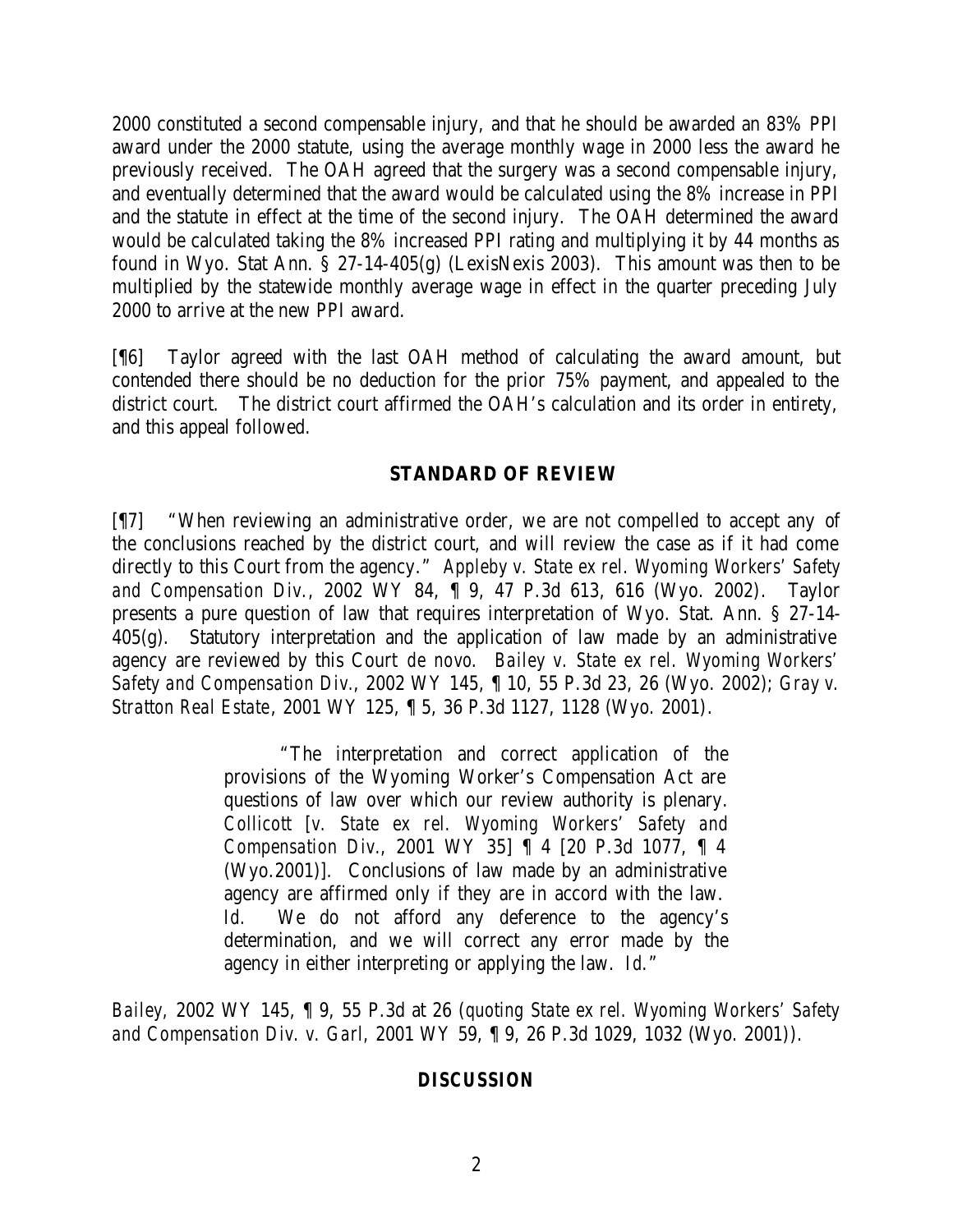*[¶8] Taylor argues that the hearing examiner improperly calculated his PPI award with respect to Wyo. Stat. Ann. § 27-14-405(g). Taylor claims that because the statutory*  language in effect at the time of his second compensable injury is different from the *language in effect at the time of the original injury in 1990, the worker's compensation benefits he previously received should not be deducted from the present calculation. Taylor claims that Wyo. Stat. Ann. § 27-14-405(b)<sup>1</sup> applicable in 1990 contained language providing for the subtraction of previous awards, whereas the statute in effect in 2000 contained no such language. Wyo. Stat. Ann. § 27-14-405(b) applicable in 1990 stated:*

> *For any permanent partial disability described in this section, the employee shall receive for the number of months indicated a monthly payment as provided by W.S. 27-14- 403(c),* less any previous awards for the same body part*[.]*

*(Emphasis added.) Wyo. Stat. Ann. § 27-14-405(g) applicable in 2000 provided:*

*An injured employee's impairment shall be rated by a licensed physician using the most recent edition of the American Medical Association's guide to the evaluation of permanent impairment. The award shall be paid as provided by W.S. 27-14-403 for the number of months determined by multiplying the percentage of impairment by forty-four (44) months.*

*[¶9] Taylor's claim requires us to interpret Wyo. Stat. Ann. § 27-14-405(g). Statutory interpretation involves a reasoned search for the intention of the legislature.* **Petroleum Inc. v. State ex rel. State Bd. of Equalization***, 983 P.2d 1237, 1240 (Wyo. 1999). We interpret statutory language in light of the purpose and policy behind the enactment. In seeking to ascertain the intent of the legislature regarding the proper construction, we are guided by the fact that the legislature is presumed to have intended a reasonable, just, and constitutional result. 82 C.J.S.* **Statutes** *§§ 307-310 (1999);* **Petroleum Inc.***, 983 P.2d at 1240.*

*[¶10] The rules of statutory interpretation are well recognized.*

*"We first decide whether the statute is clear or ambiguous. This Court makes that determination as a matter of law. A 'statute is unambiguous if its wording is such that reasonable persons are able to agree as to its meaning with consistency and predictability.'* **Allied-Signal, Inc. [v. Wyoming State** 

<sup>&</sup>lt;sup>1</sup> Wyo. Stat. Ann. § 27-14-405(a) and (b) were repealed in 1994.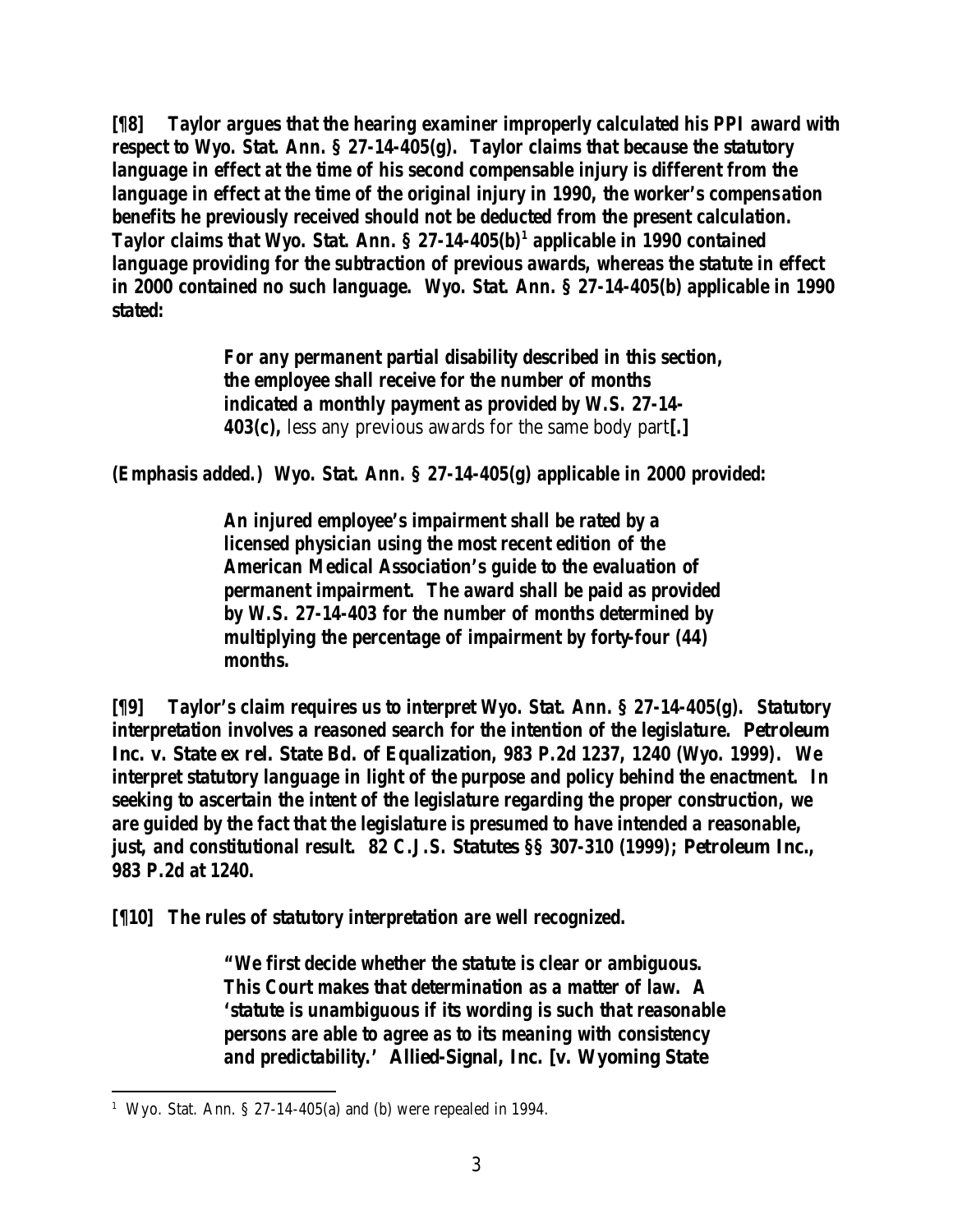**Board of Equalization]***, 813 P.2d [214,] 220 [ (Wyo.1991) ]. A 'statute is ambiguous only if it is found to be vague or uncertain and subject to varying interpretations.' 813 P.2d at 219-20."*

**Powder River Coal Co. v. Wyoming State Bd. of Equalization***, 2002 WY 5, ¶ 6, 38 P.3d 423, 426 (Wyo. 2002) (***quoting State v. Bannon Energy Corp.***, 999 P.2d 1306, 1308-09 (Wyo. 2000)).*

> "When the words used are clear and unambiguous, a court risks an impermissible substitution of its own views, or those of others, for the intent of the legislature if any effort is made to interpret or construe statutes on any basis other than the language invoked by the legislature. . . . If the language selected by the legislature is sufficiently definitive, that language establishes the rule of law. . . . This inhibition upon statutory construction offers assurance that the legislative efforts and determinations of elected representatives will be made effective without judicial adjustment or gloss."

*State ex rel. Dept. of Revenue v. Buggy Bath Unlimited, Inc.*, 2001 WY 27, ¶ 16, 18 P.3d 1182, 1187 (Wyo. 2001) (*quoting Allied-Signal, Inc. v. Wyoming State Board of Equalization*, 813 P.2d 214, 219 (Wyo. 1991)).

[¶11] We find the language in the 1990 and 2000 statutes to be clear and unambiguous, and we conclude that the subtraction language in the 1990 statute was superfluous because the law does not allow one to receive double compensation for the same injury. In *State ex rel. Wyoming Worker's Compensation Div. v. Colvin*, 681 P.2d 269, 273 (Wyo. 1984), we held that double recovery was prohibited (claimant could not be compensated for the partial loss of his entire arm and also be compensated for the individual injuries to the same member).

[¶12] It is true that this Court has recognized the second compensable injury rule, under which an employee who has incurred a compensable injury and received benefits for that injury, may receive more benefits for a compensable injury caused by the first injury, regardless of the passage of time. *Yenne-Tully v. State ex rel. Wyoming Workers' Safety and Compensation Div.*, 2002 WY 90, ¶ 10, 48 P.3d 1057, 1062 (Wyo. 2002). In order for a second injury to be compensable, the original compensable injury must be the direct cause of the subsequent injury. *Id*.

[¶13] In the instant case, there is no dispute that Taylor had a second compensable injury for which he could receive compensation benefits. There also is no dispute that the PPI rating is now 83%, an additional 8% over his original assessment. Therefore, the hearing